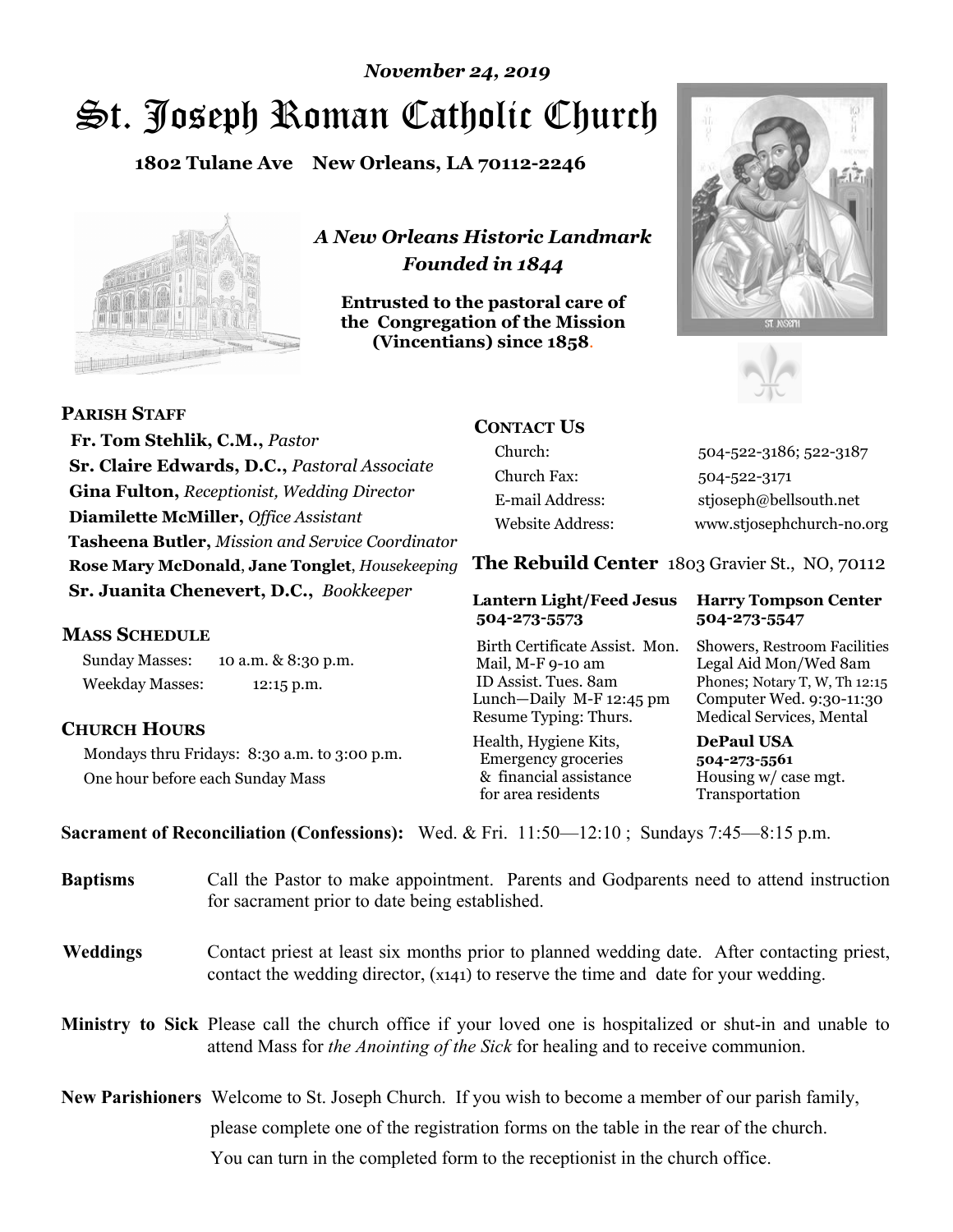## **Solemnity of Christ the King November 24, 2019**



**10:00 am St. Joseph Parishioners** *Living & Deceased* 

 **8:30 pm** *Clarence Schlamp +; Emilo Dupre* **+;** *Joseph Morales, Jr. +; Patricia Butler +; Pippy Sanders*

| Monday, November 25, 2019—St. Catherine of Alexandria<br>12:15 p.m. Beverly Cook; Kenneth Kussman | <b>READINGS FOR THE WEEK</b><br><i>Sunday, Nov. 24,</i> One in Faith $\#1136$            |
|---------------------------------------------------------------------------------------------------|------------------------------------------------------------------------------------------|
| Tuesday, November 26, 2019—<br>12:15 p.m. Sidney Herpin $+$                                       | Monday: 1 Mc 1:10-63; Ps 119; Lk 18:35-43<br>Tuesday: 2 Mc 6:18-31; Ps 3:2-7; Lk 19:1-10 |
| Wednesday, November 27, 2019—                                                                     | Wed.: 2 Mc 7:1, 20-31; Ps 17:1-15; Lk 19:11-28                                           |
| 12:15 p.m. Madeline von Almen +; Craig & Giselle Ford                                             | Thurs: 1 Mc 2:15-29; Ps 50:1-15; Lk 19:41-44                                             |
| Thursday, November 28, 2019—Thanksgiving Day                                                      | Fri.: 1 Mc 4:36-59; 1 Chr 29:10-12; Lk 19:45-48                                          |
| 12:15 p.m. Church is closed                                                                       | Sat.: 1 Mc 6:1-13; Ps 9:2-19; Lk 20:27-40                                                |
| Friday, November 29, 2019—<br>12:15 p.m. Church is closed                                         | Sunday: 2 Sm 5:1-3; Ps 122:1-5;<br>Col 1:12-20; Lk 23:35-43                              |

#### **YOUR PRAYERS ARE ASKED FOR THE FOLLOWING PARISHIONERS , WHO ARE IN NEED OF HEALING:**

 Dorothy Alexander, Beatrice Augustin, Anthony Blaise, Clarke Bordelo, Lawrence & Mamie Brown, Angelle Campbell; John Caron, Julianna Chevalier; John & Kathleen Gebbia, Sylvia Daily-Powell, Joseph Delay, Terry Eggleston, Linda Elwood, Heather Faircloth, Frances Fiegler, Darrell & Ramona Ford, Donald Frazier, Mark Eiserloh, Shirley Gaither, Roselyn Hansen, Sarah Hollier-Watkins, Marvin Johnston, Jim Karam, Bill Kroetz, Ken Kussman, Nowell Lacking, Landy Lanza, James Leung, Andrew Marino, Sara Marino, Priscilla Martin, Karen McCoy, Hazel McMiller, Donna Moore, Tina Roderfeld, Irelia Robinson; Bernie Saul; Pippy Sanders, Anita Schexnayder; Louise Sonnier, Mel & Gaspar Schiro; Theard Simms, Fr. Tom Stehlik, CM, Malcolm Taylor, Jane Tonglet, Fritz & George Tripkovich, Georgiana Prevost, Marion Vaughn, Juanita Ware, Cathleen Ward, Warren Webster, Helen Wilson, Mary Willis, Lynn Williams,Charlie & JoAnn Slocum.

#### **SANCTUARY CANDLE AND MASS INTENTIONS**

 The Sanctuary Candle is burning this week to pray for the eternal rest of **Souls in Purgatory.** To reserve a date to burn the Sanctuary Candle in memory of someone or for a special intention, please call the church office (522-3186). The Sanctuary Candle offering is \$15 for one week. The offering for Mass intentions is \$5.00 per Mass.

## St. Thomas Aquinas: Prayer of Thanksgiving after Mass

Lord, Father all-powerful and ever-living God, I thank You, for even though I am a sinner, your unprofitable servant, not because of my worth but in the kindness of your mercy, You have fed me with the Precious Body & Blood of Your Son, our Lord Jesus Christ.

I pray that this Holy Communion may not bring me condemnation and punishment but forgiveness and salvation. May it be a helmet of faith and a shield of good will. May it purify me from evil ways and put an end to any evil desires in me. May it bring me charity and patience, humility and obedience, and growth in the power to do good. May it be my strong defense against all my enemies, visible and invisible, and the perfect calming of all my evil impulses, bodily and spiritual. May it unite me more closely to you, the One true God, and lead me safely through death to everlasting happiness with You. And I pray that You will lead me, a sinner, to the banquet where you, with Your Son and holy Spirit, are true and perfect light, total fulfillment, everlasting joy, gladness without end, and perfect happiness to your saints. grant this through Christ our Lord,

Amen.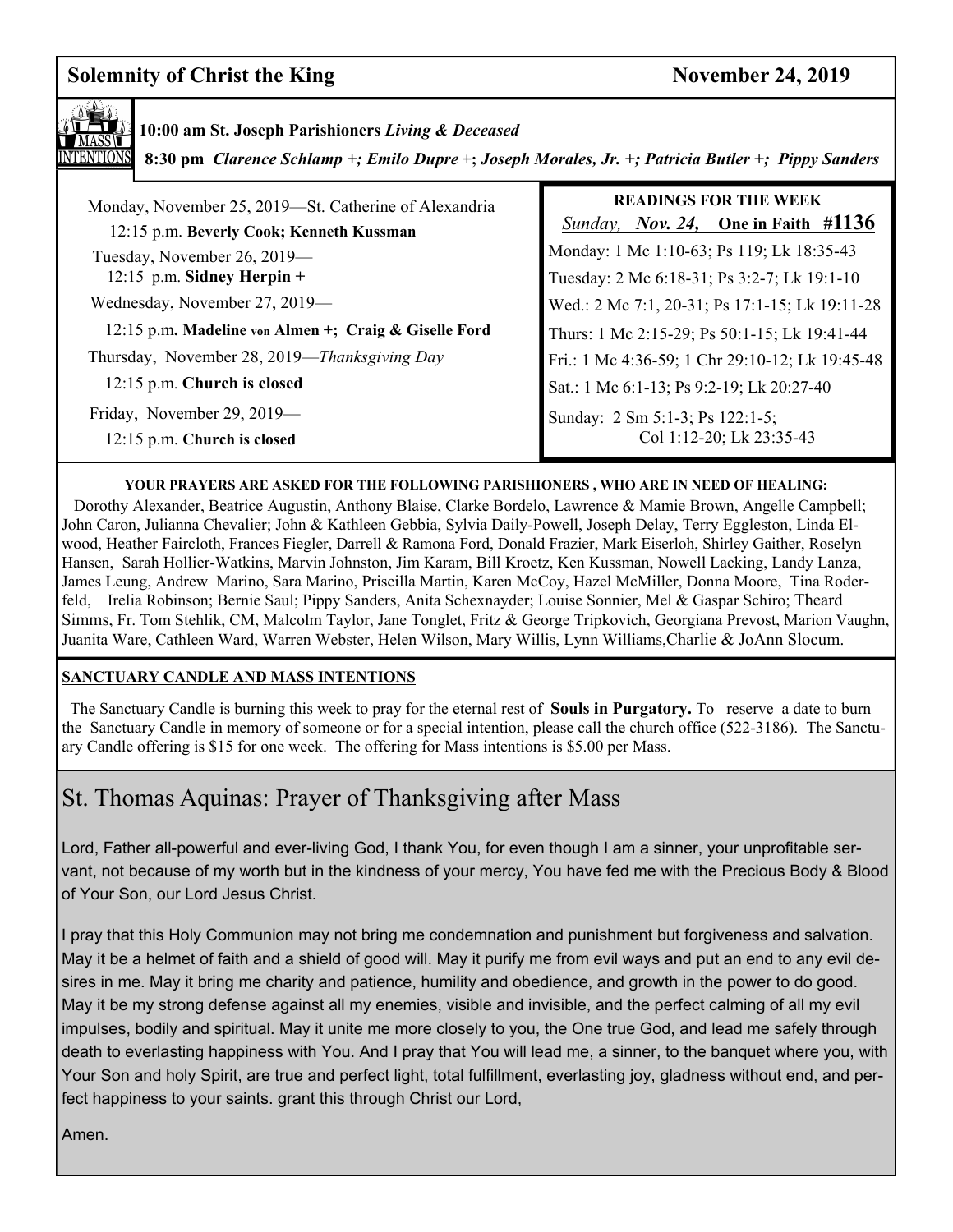I rejoiced when they said to me, "We will go up to the house of the LORD." *— Psalm 122:1*

| <b>PARISH CALENDAR</b>                                         | <b>TREASURE &amp; STEWARDSHIP</b> |
|----------------------------------------------------------------|-----------------------------------|
| 21 Nov. Sunday Children's Liturgy of the Word (10 am/ 8:30 pm) | Sunday, Nov 17 \$4,872.00         |
| 4 Dec. Thursday RCIA (6:30 pm) meets in Chapel                 | Thank you for your generosity!    |

On the Second Sunday of Advent, as we prepare for the coming of Jesus Christ, we will have a Campaign for the New Orleans Women's New Life Clinic, supporting all who are waiting for and expecting the gift of life. Baby bottles will be available as reminders of this special collection which will provide support for pregnant women with medical and mental services. Collection will be taken on 15th. Thank you for your generosity.

Please pray for Archbishops Aymond, Hughes, and Bishop Cheri, who will be in Rome November 30 -December 8, 2019, for the **Ad Limina Visit** to visit the various offices in Rome and meet with the Holy Father as is required by church law.

**Retirement Fund for Religious-**On December 8th, 2019, the special collection for the support of our aging religious will be taken.



## **Pope Francis'** *November* **Intention**

That a spirit of dialogue, encounter, and reconciliation emerge in the Near East, where diverse religious communities share their lives together

## **Christmas Mass Schedule**

 *December 24th 4 pm & Midnight* 

*December 25th 10 am*

## **TODAY'S READINGS**

**First Reading** — The Lord said to David, "You shall shepherd my people Israel" (2 Samuel 5:1-3).

**Psalm** — Let us go rejoicing to the house of the Lord (Ps. 122) **Second Reading** — Thanks to the Father who has made you fit to share in the inheritance of the holy ones in light (Colossians 1:12-20).

**Gospel** — Jesus, remember me when you come into your kingdom (Luke 23:35-43).

## **OF KINGS AND KINGSHIP**

 Americans generally have an uncomfortable relationship with kings. The American Revolution was fought for independence from King George, after all. Nonetheless, today every Catholic church around the world celebrates the Solemnity of Our Lord Jesus Christ, King of the Universe. Today's feast invites us to look beyond our national loyalties and rejoice in our primary identity. We are children of God in Jesus, Christ the King. Our readings help us consider what it's like to belong to God's kingdom. The book of Samuel captures the deep longing of the Israelites for a king to shepherd them. Saint Paul reminds the Colossians that we belong to the kingdom of Christ, whose power he praises in a beautiful hymn. Finally, Luke's Gospel calls to mind the kind of king Jesus chooses to be—a suffering servant, a man for others. By sacrificing his life for us, Jesus throws open the gates of Paradise.

#### **CHARTER FOR THE PROTECTION OF CHILDREN AND YOUNG PEOPLE**

In response to the Charter for the Protection of Children and Young People from the United States Conference of Catholic Bishops, the Archdiocese of New Orleans continues to make the Hot Line available for anyone who has been hurt or sexually abused by anyone who works for the Church. The Hot Line continues to be available; the number is (504) 522-5019. In continuing our commitment to support and to heal, we invite and encourage individuals who have been hurt or sexually abused recently or in the past by clergy, religious or other employees of the Archdiocese to call our Hot Line and your message will be received confidentially by a mental health professional. Anyone can make a direct call during regular business hours to the Victims' Assistance Coordinator at (504) 861-6253.